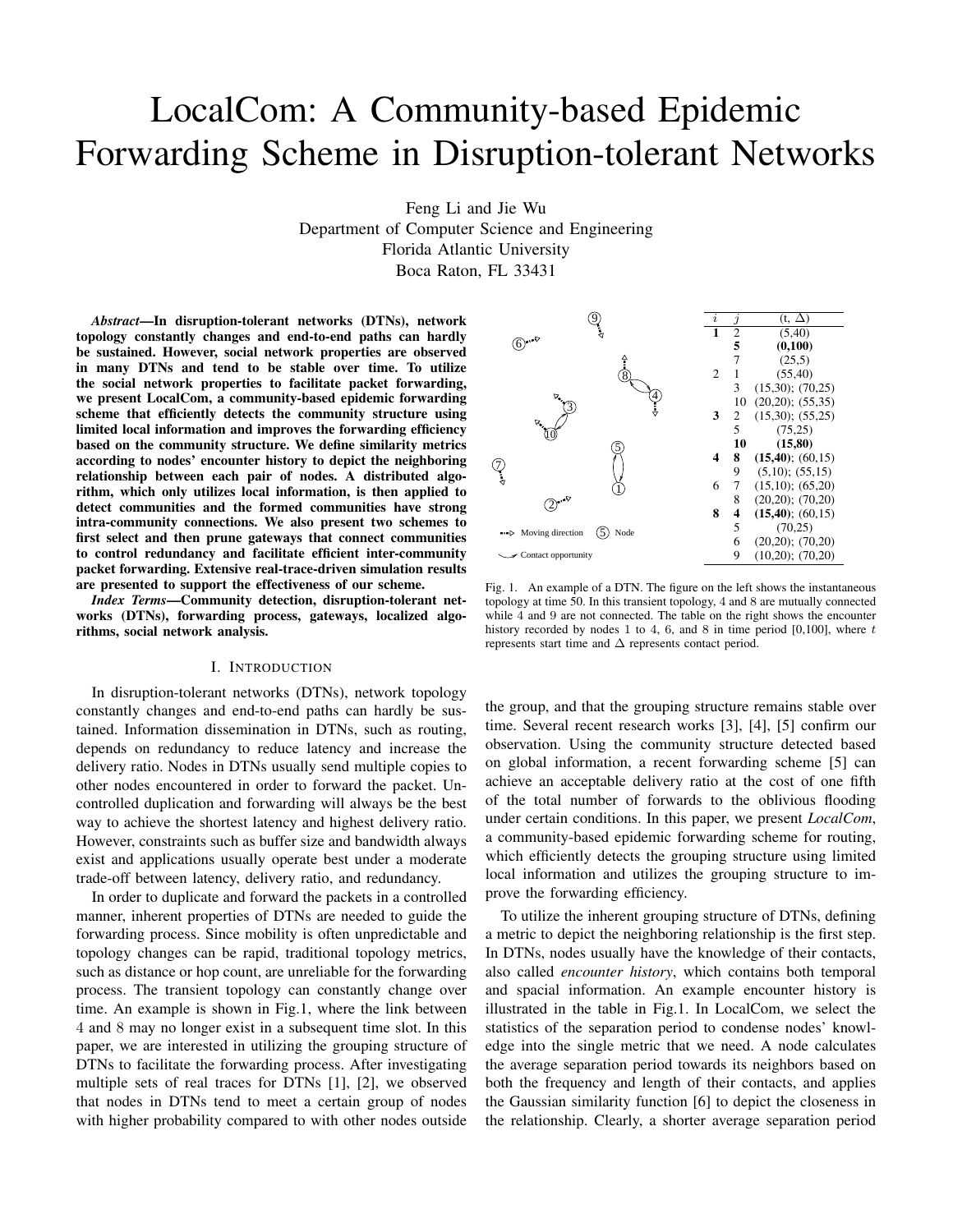reflects a closer relationship. Meanwhile, the variance of the separation period is also recorded to reflect the irregularity in the relationship. A single metric called *similarity* can then be deduced from the closeness and irregularity metrics. This metric depicts the relationship between each pair of nodes in the DTN and captures the core of temporal and spacial encounter information. With the similarity metric considering both frequency and duration of contacts, the neighboring graph becomes a novel way to capture spatial and temporal information using the traditional graph structure.

Several community detection schemes [4], [5] have been proposed to design good strategies for information dissemination in DTNs. However, most of them are centralized and focus on analysis of offline mobile traces. In this paper, we develop a distributed scheme in LocalCom that only requires local information to form communities. This scheme uses an *extended clique*, based on virtual links to represent the underlying community structure. These communities have several desirable properties, such as controllable diameter and strong intra-community connection, which can facilitate intracommunity communication based on the single-copy source routing.

For inter-community packet forwarding using controlled flooding, we determine the importance of gateways, and use a pruned subset of gateways to forward packets. A *gateway* is a node that has at least one edge in the neighboring graph to nodes in other communities. LocalCom first selects gateways and then prunes them. A static pruning scheme is used together with a dynamic scheme, which keeps gateways of high importance on duty, to effectively trim dispensable gateways (i.e. reducing redundancy) while maintaining the delivery ratio. Both schemes utilize only local information and can be performed in a distributed manner. The tradeoff between latency, delivery ratio, and redundancy can be achieved by setting appropriate pruning criteria.

The contributions of this paper are summarized as follows:

- 1) We present a similarity metric to depict the relationship between each pair of nodes in DTNs. It captures the core of temporal and spacial information in the encounter history and facilities comparison.
- 2) We design a distributed scheme of community detection. The formed communities show desirable properties for intra-community communication.
- 3) We propose two pruning schemes which determine the importance of the gateways based on local information and facilitate inter-community communication.
- 4) We verify the effectiveness of our schemes based on real mobile traces and simulations.

## II. RELATED WORK

## *A. Social network analysis in DTNs*

DTNs attempt to route packets via intermittently connected nodes. Vahdat *et al.* proposed epidemic routing [7] which is similar to the oblivious flooding scheme we evaluate in this paper. Spray and wait [8] is another oblivious flooding scheme, but with a self-limited number of copies. MaxProp [9] and PRoPHET [10] both select forwarding nodes based on the nodes' encounter history, and both are examples of how to use system and mobility information to improve the efficiency of forwarding from oblivious flooding.

While early work in DTNs used a variety of simplistic random *i.i.d.* models, such as random waypoint, recent findings [3], [11] show that these models may not be realistic. Moreover, many recent studies [4], [11], [12] based on real mobile traces reveal that DTNs process certain social network properties. Therefore, the social network analysis mechanism is a good tool for determining the properties to improve the forwarding efficiency. Several social network metrics, which are measured based on nodes' direct or indirect observed encounters, are used to guide the packet forwarding in [4]. In [5], [13], Hui *et al.* analyze the community structure from mobility traces and use them for forwarding algorithms, showing a significant improvement in forwarding efficiency. However, with a limited number of hops of local information, neither the community detection nor the weighted network analysis presented in [5], [13] can be used, which restricts the practicality of the methods. In this paper, the LocalCom scheme only needs limited local information to form communities, and achieves comparable forwarding efficiency.

#### *B. Spectral community detection.*

In traditional social network analysis, one important step is to identify clusters. *Spectral clustering* [6] is a well studied and widely used centralized clustering mechanism. It usually involves taking the top eigen vectors of some matrix based on the distance between vertices (or other properties) and then using them to cluster the vertexes.

The main tools for spectral clustering are graph Laplacian matrices [14]. The eigenvectors of the graph Laplacian enhance the cluster properties in the data. The core steps of the clustering scheme are: 1) use eigen gap heuristics to determine the number of clusters, 2) change the representation of the graph Laplacian to a matrix that consists of its eigenvectors, and 3) apply the simple  $k$ -means clustering algorithm [14] to detect clusters from the eigenvector matrix. We implement a spectral clustering mechanism, which is centralized, as a benchmark method and use it to evaluate the performance and accuracy of LocalCom, a localized scheme.

## III. LOCALCOM SCHEME

The LocalCom scheme, which detects and utilizes the inherent social communities to facilitate packet forwarding in DTNs, has three main steps: neighboring graph construction, community detection, and forwarding plan determination.

#### *A. Neighboring graph construction*

The key challenge is how to represent a link between two nodes in the DTN with on-off connections. The contact information of a DTN node, which includes both temporal and spacial information, is too complex to be directly used. Therefore, we condense the encounter history associated with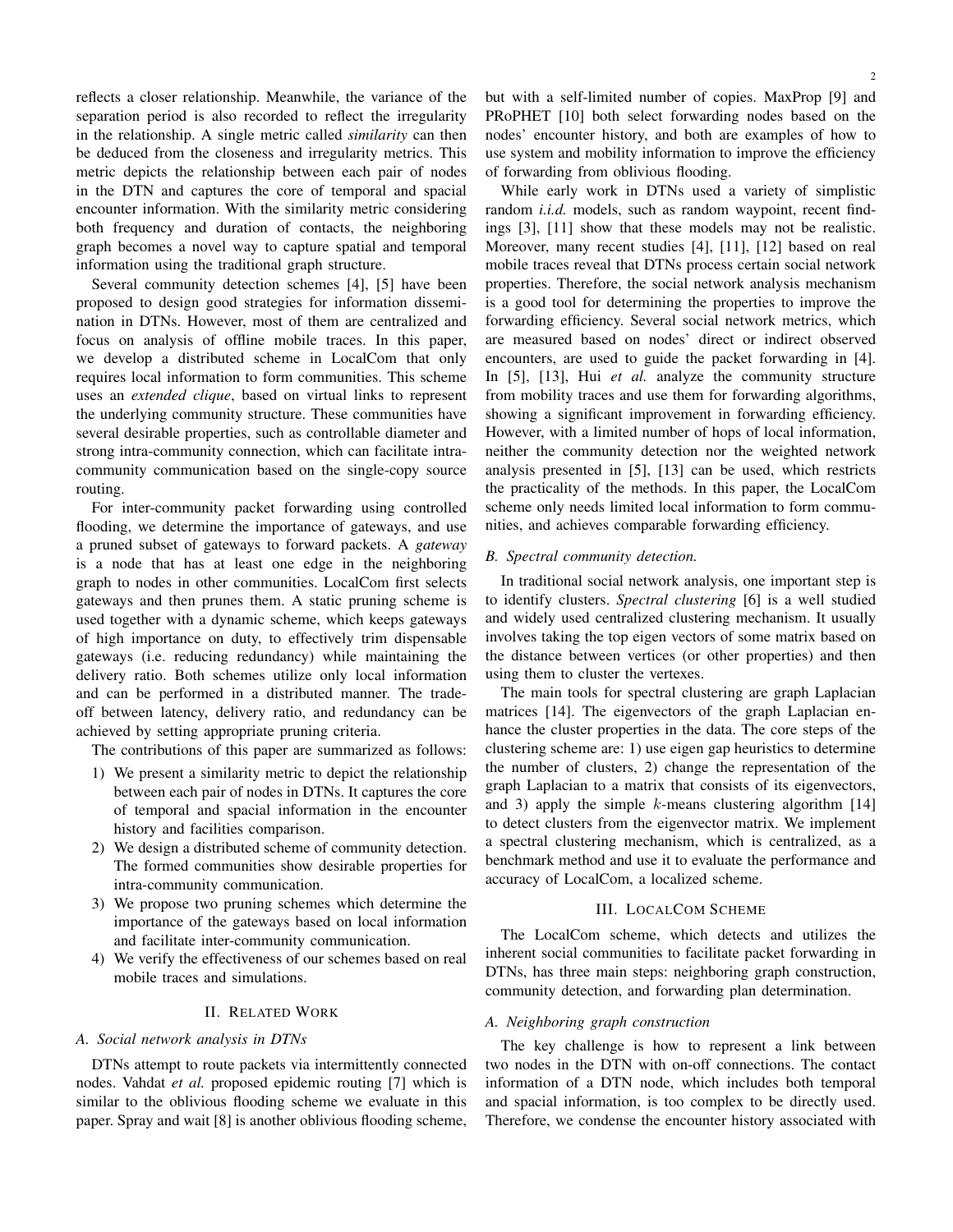

Fig. 2. Metrics comparison. A shaded box represents the period that two nodes i, j are within each others' communication range in time interval  $[0, T]$ .

each edge between two nodes  $i$  and  $j$  in the DTN into a single *similarity weight*  $w_{i,j} \in [0,1]$ . The similarity metric depicts the neighboring relationship and gives hints about the forwarding opportunities between nodes. Larger similarity  $w_{i,j}$ indicates a better future contact opportunity between nodes i and j. Possible candidates include encounter frequency, total contact period, average contact period, shortest separation period, and average separation period.

Fig. 2 illustrates the encounter history of nodes  $i$  and  $i$ . In both cases in Fig. 2(a), there are two shaded boxes, which means that i and j encounter twice in time interval  $T$ . The widths of the shaded boxes in the first case are larger than those in the second case, which indicates longer contact periods. Although the encounter frequency is the same, nodes  $i$ and  $j$  in the first case have better communication opportunities than in the second case. In Fig. 2(b), the average contact periods are the same. However, the first case is preferable since the encounter frequency is higher. In Fig. 2(c), although the total contact periods are the same in both cases, periodic separations enable each node to obtain information from other parts of the network through node movement, and periodic unions enable them to exchange this information. Therefore, the first case still outperforms the second case. In Fig. 2(d), if using shortest separation period metric, the second case should outperforms the first case. However, the first case is still preferable.

Considering Fig. 2, the values of the average separation period comply with the conclusions in all four cases. The average separation period, which is defined as follows, is more comprehensive, since it reflects both the frequency and length of the encounters.

$$
AVG(D_{i,j}) = \frac{\int_0^T \delta_{i,j} dt}{n_{i,j}},
$$
\n(1)

where  $D_{i,j}$  denotes the separation period between nodes i and j, T is the time elapsed,  $n_{i,j}$  represents the number of times that i and j are away from each other, and  $\delta_{i,j} = 0$  when i and  $j$  are within the mutual communication range; otherwise  $\delta_{i,j} = 1$ . Smaller  $AVG(D_{i,j})$  indicates shorter communication latency between  $i$  and  $j$ .

We apply the Gaussian similarity function [6] to normalize  $AVG(D_{i,j})$  as follows and denote the resulting metric as *closeness* C in this paper:

$$
C_{i,j} = e^{-\frac{(AVG(D_{i,j}))^2}{2\sigma^2}}.
$$
 (2)

Here,  $\sigma$  is a scaling parameter [6] for the separation period.

The fluctuation in the separation period should not be neglected. If two cases have the same average separation period, the one with larger fluctuations would be less preferable since the node would be more uncertain regarding the estimated future separation period. Thus, we also need to measure the variance of the separation period distribution to reflect the fluctuation using irregularity metric  $I_{i,j}$  as follows:

$$
I_{i,j} = VAR(D_{i,j}) = \frac{\sum_{l} (X_l - AVG(D_{i,j}))^2}{n_{i,j}},
$$
 (3)

where  $X_l$  is the length of separation period l.

We model the neighboring graph of a DTN as  $G = (V, E)$ , where each vertex  $i$  in  $V$  corresponds to a node in the DTN; each edge  $\langle i, j \rangle$  in E represents that two nodes have encountered before, and it is associated with a singleweight metric  $w_{i,j}$  which is converted from  $(C_{i,j}, I_{i,j})$  to facilitate the subsequent community detection and gateway pruning process. There are two possible ways of conversion: one is to view the irregularity metric as a penalty on the closeness metric. Therefore,  $w_{i,j} = C_{i,j} - \alpha \cdot I_{i,j}$ , where  $\alpha$  is a penalty parameter.  $\alpha$  decides the importance of the irregularity metric and it should be sufficiently small. Another way is to filter the neighboring relationship with a certain threshold  $I_T$  on the irregularity metric. If  $I_{i,j} > I_T$ , the neighboring relationship will be considered to be too shaky and thusly discarded. Otherwise,  $w_{i,j} = C_{i,j}$ . As G is undirected, we have  $w_{i,j} = w_{j,i}$ . We use  $d_i$  to denote the degree of node i, which is the sum of the weight of all edges connecting  $i$ :  $d_i = \sum_{j \in V, j \neq i} w_{i,j}.$ 

As an example, the neighboring graph in Fig. 4 is constructed based on the encounter history shown in Fig. 1. Since nodes 5 and 6 never met each other before,  $w_{5,6} = 0$ .  $w_{1,5} = 1$ indicates that nodes 1 and 5 are always connected.

#### *B. Community detection*

Based on the neighboring graph, we propose a distributed scheme to identify the underlying communities, and represent the communities with an extended clique.

We adopt normalized cuts,  $Ncut$  [6], as the benchmark metric in community detection:

$$
Ncut(A_1, ..., A_m) = \sum_{l=1}^{m} \frac{\sum_{i \in A_l, j \notin A_l} w_{i,j}}{\sum_{i \in A_l} d_i}
$$
(4)

Here  $A_l$  (1  $\leq l \leq m$ ) denotes the formed communities. The numerator is the sum of the weights on all edges connecting a node in  $A_l$  to a node outside  $A_l$ . The denominator is the sum of the degree for all nodes in  $A_l$ . With a small Ncut value, the DTN will be partitioned into communities such that the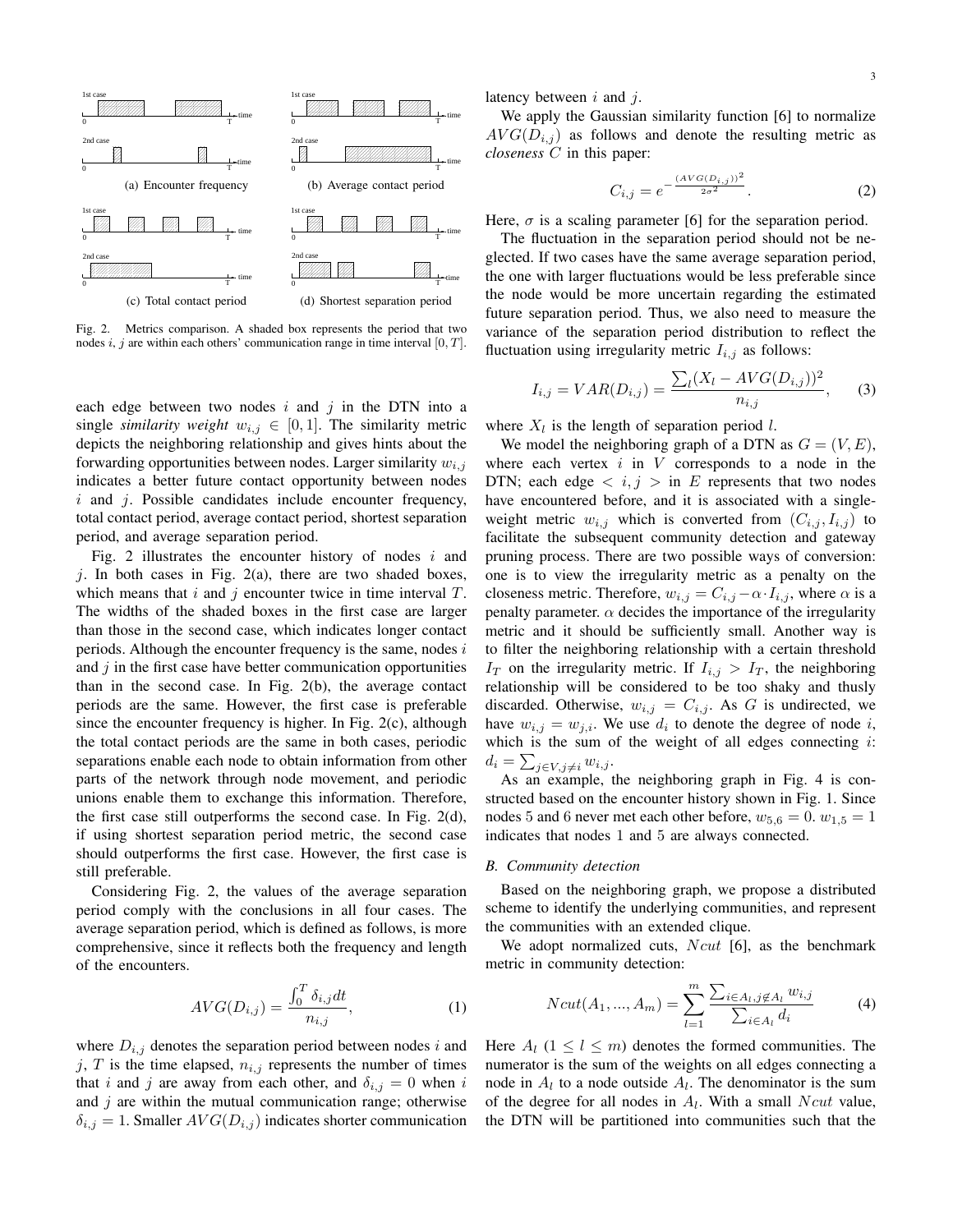

Fig. 3. Max hops to nodes in the same community.

edges between different communities have low weights, the edges within a community have high weights, and the size of the communities is balanced.

In Section II, we mentioned that centralized schemes such as the spectral clustering mechanism require global information. However, the encounter record on nodes constantly changes and the global information is hard to collect. Therefore, we propose a distributed algorithm for community detection. Nodes rely on limited local information to form the communities. Each formed community will be labeled with the smallest node ID among its members' IDs.

Local community definition. In general, the local community is a reflection of locality. A community can be defined based on the notion of clique in graph theory [15]. A *clique* is a subgraph in which every vertex is connected to every other vertex in the graph. If a reasonable threshold  $w_T$  is used to filter the neighboring graph, and identify cliques on the filtered graph, each pair of nodes in the clique will have a strong direct neighboring relationship (similarity larger than  $w_T$ ). However, the original definition for clique is too restrictive for communities in DTNs. Some nodes may have never encountered each other before; therefore, they do not have a direct neighboring relationship. However, they may have a common neighbor that has a close relationship with both. A packet can easily be delivered via the common neighbor.

As case studies, we apply a centralized spectral clustering analysis on the MIT Reality mining [2] and Haggle project dataset [1]. Fig. 3 reflects the diameter of the formed communities. When the hop count for a node  $i$  is 2, it indicates that at least one node  $j$  exists, which belongs to the same community as  $i$ , and that  $i$  and  $j$  do not have a direct connection but are connected by a 2-hop path in the neighboring graph. As we can see in Fig. 3, many nodes in the same community do not have a direct link. The community should not exclude such multi-hop neighboring relationships, therefore we define a virtual link as follows:

*Definition 1:* (Virtual link) If at least one path with up to k hops between nodes i and j exists, a virtual link can be used to represent  $i$  and  $j$ 's neighboring relationship. The virtual link will be associated with

$$
w_{i,j} = \max_{p \in P} \{ \prod_{(u,v) \in p} w_{u,v} \},\tag{5}
$$

Here the *path weight* for path p is  $\prod_{\langle u,v\rangle \in p} w_{u,v}$ , which



Fig. 4. Local community detection, based on Fig. 1.  $\sigma = 25$ ,  $w_T = 0.25$ . Dashed boxes represents community, and numbers in small squares are the community IDs.

is a product of all edge weights along the path. We use the maximum value to represent the virtual link weight as opposed to the sum of the similarity of all paths, because the calculation of the sum of the similarity of all paths does not fit well with single-copy source routing where only one path is selected at a time. An example 2-hop virtual link between nodes 2 and 5 is shown in Fig. 4(b), and the weight is  $w_{2,5} = Max{0.3 \times}$  $0.8, 1.0 \times 0.5$  = 0.5. Direct links are virtual links with  $k =$ 1. Based on the concept of the virtual link, we extend the definition of clique and define the local community as the extended clique with virtual links:

*Definition 2:* (Local community) For any pair of nodes in the community, a virtual link exists and the similarity  $w$  of the link is larger than the threshold value  $w_T$ .

Here, the virtual links are bounded by  $k$ . According to the result in Fig. 3, we can use an extended clique with 2-hop virtual links to approximate most of the communities with the size close to the communities detected by the centralized mechanism. Therefore, we consider only  $k = 2$  in the following discussion.

Local community detection. Since the communities in real mobility traces tend to have a small diameter, our distributed algorithm aims to divide the nodes into local communities based on limited local information and minimize the normalized cuts. The process consists of three steps: neighborhood information collection, initiator selection, and local community formation.

To form the local community, a node needs to know the virtual links to its neighbors, as well as whether its neighbors are connected by virtual links.

Each node *i* constructs its neighborhood  $N(i)$ . Each node in  $N(i)$  has a virtual link that connects to node i. Node i also knows  $N(N(i))$  (or  $N_2(i)$ ), which includes all the nodes and virtual links in its visible neighborhood.

In LocalCom, a node should select itself as the initiator if its degree  $d_i$  is the highest within its visible neighborhood. If two nodes with the same degree are visible to each other, node ID will be used to break the tie.

Each initiator init performs the following steps to form a *local community* with the nodes in  $N(int)$ :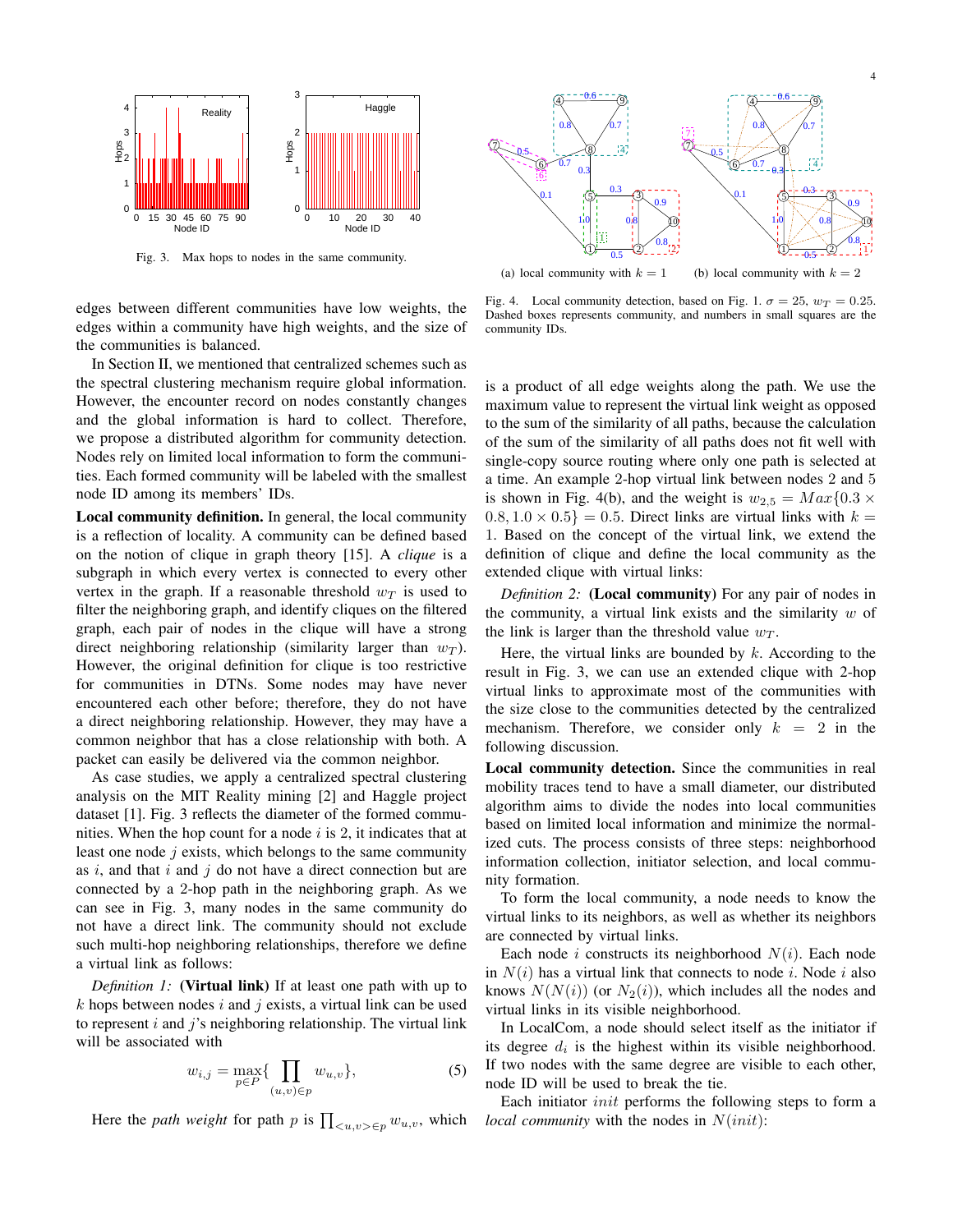- 1) Find a node i,  $i \in N(int)$  and  $i \notin \text{any clique formed}$ by init;
- 2) Start a new clique A with  $A = \{init, i\}$ .
- 3) For  $\forall j \in N (init)$ , add j to A if j has an virtual link with a weight larger than  $w_T$  to all the existing nodes in  $A$ . Repeat this step until no more nodes can be added to A. After that, calculate  $Ncut(A, \bar{A}) = \frac{\sum_{i \in A, j \in \bar{A}} w_{i,j}}{\sum_{i \in \bar{A}} a_i}$  $l \in A$ <sup>d</sup>l .
- 4) Repeat steps 1) to 3), until no node *i* satisfying condition in 1) can be found.
- 5) Choose the clique with the smallest  $Ncut(A, A)$  value, set the label of this clique as the smallest ID of its members, and inform nodes in  $N_2 (init)$ .

The above heuristic method aims to minimize the normalized cuts in the neighborhood division. Note that the local normalized cut value  $Ncut(A, A)$  is computed based on the weights on the direct links based on the initiator's visible neighborhood. Here  $\overline{A}$  denotes nodes in the  $N_2 (init)$  but outside the community.

Take Fig. 4(b) as an example, where  $k = 2$  and  $w_T =$ 0.25. Node 8 selects itself as the initiator because its degree is the highest in  $N_2(8)$ . 8 starts a clique with node 4, and adds 6 because 6 has qualified virtual links to both 8 and 4. 9 will be added similarly. Since no node can be further added into  $\{8, 4, 6, 9\}$ , 8 will go back to step 1) again. This time 8 will start with  $\{8, 7\}$  in step 2), and add 6.  $\{8, 7, 6\}$  is the new tentative clique. 8 continues this process with 1, and forms  $\{8, 1, 5\}$ . Finally, 8 will choose  $A = \{8, 4, 6, 9\}$  from all formed cliques  $\{8, 4, 6, 9\}$ ,  $\{8, 7, 6\}$  and  $\{8, 1, 5\}$  in step 5), because it has the smallest  $Ncut(A, A)$ . 8 will also propagate the formed community  $\{8, 4, 6, 9\}$  with ID 4 to  $N_2(8)$ .

The initiator should then propagate the formed community to its visible neighbors. Nodes that have not been included in the communities will exclude nodes in the formed communities and continue with the initiator selection and local community formation. We have the following property:

*Property 1:* (Effectiveness) The LocalCom scheme guarantees that nodes in the formed communities have strong intra-community connections, and inter-community connections with low weights.

According to the steps above, each pair of nodes in a formed clique will have a virtual link to connect them, and the weight of the virtual link is larger than  $w_T$ . LocalCom also adopts  $Ncut(A, \overline{A})$  as the criterion to determine which community should be preserved. Assuming that the source s and destination t of a packet are uniformly chosen from all nodes, and a node randomly chooses one node it encounters as the next forwarder for a packet, we also observe that the probability  $P(A|A)$ , which represents the probability that a packet needs to jump into or out of community A, will be reduced since it directly relates to the local N cut value,  $Ncut(A, A)$ . Based on the theory of random walk on graphs [16], we have:

$$
P(i \in A, j \in \bar{A}) = \sum_{i \in A, j \in \bar{A}} \frac{d_i}{\sum_{l \in V} d_l} \frac{w_{i,j}}{d_i}
$$

.

Using this we obtain:



Fig. 5. Ncut value comparison.

$$
P(i \in A | j \in \bar{A}) = \frac{P(i \in A, j \in \bar{A})}{P(i \in A)} = \frac{1}{\sum_{l \in A} d_l} \sum_{i \in A, j \in \bar{A}} w_{i,j}.
$$

Therefore,  $P(A|\overline{A}) = Ncut(A, \overline{A})$ . Communities will be determined so that each  $P(A|\overline{A})$  is minimized based on the initiator's local view. The result may not be optimal since initiators are selected heuristically and they have a limited local view.

 $\Delta Ncut$ , which is the difference of  $Ncut$  value between the centralized and our localized community detection scheme  $(k = 1, 2, 3)$ , are shown in Fig. 5. Based on both Haggle [1] and Reality [2] datasets, we observe that for the localized community detection scheme with 2-hop extended clique, the  $Next$  value is as low as the centralized spectral clustering scheme when  $w_T$  is around 0.5. This also validates Property 1 according to the definition of  $Ncut$  [6]. Fig. 5 also illustrates that a 2-hop extended clique is better than a original clique in both datasets since the  $\Delta N cuts$  are significantly lower. The 2-hop extended clique also outperforms the 3-hop extended clique, since it achieves similar  $Ncut$  values and requires fewer rounds of information exchange.

## *C. Forwarding plan determination*

Different forwarding plans are adopted for inter- and intracommunity packet forwarding in the LocalCom scheme. Since nodes have high similarity and short hop-count distances within the community, nodes should use the single hop source routing for intra-community packet forwarding. The packet will be directly forwarded along a virtual link.

Inter-community communication, which is done through controlled flooding, mainly depends on gateways. *Gateways* are nodes that have direct neighboring relationships with nodes in other communities. Not all gateways are needed in the inter-community forwarding since this may create unnecessary redundancy. In LocalCom, the actual forwarding nodes, called *bridges*, are selected from gateways using two marking and pruning schemes: static pre-pruning and dynamic pruning.

Therefore, if the source and destination nodes of a packet reside in different communities, the source first uses the intracommunity forwarding mechanism to forward the packet to the bridges of the current community. The bridges will further forward the packet to other communities they connect to.

Each gateway first conducts pre-pruning based on the static local information. For a node marked to be a bridge in the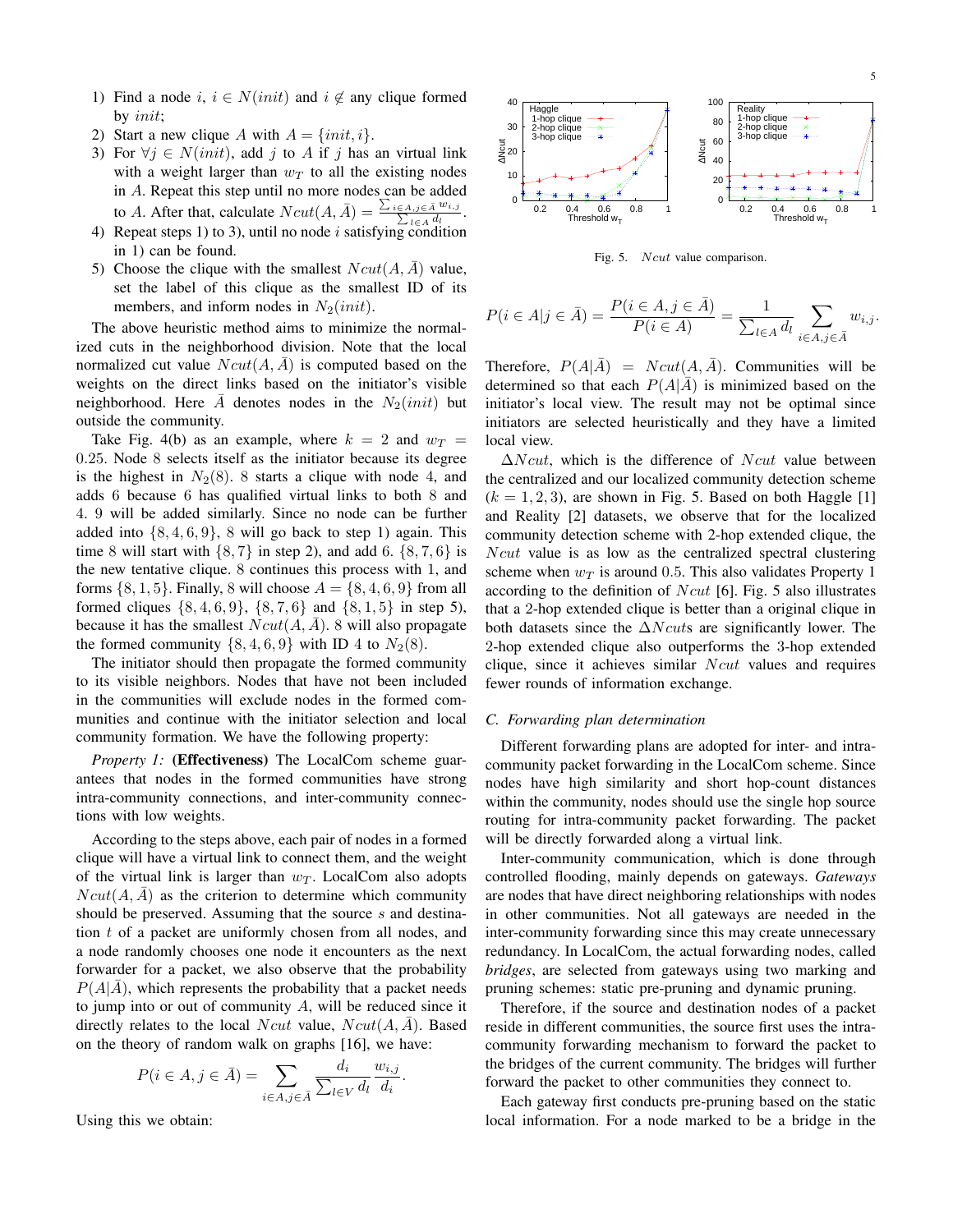static pre-pruning, it will further determine its role dynamically based on the information included in a received packet.

Static pre-pruning. Multiple links in the neighboring graph between a pair of communities  $A$  and  $B$  may exist. Some of them can be pruned according to a designed criterion to achieve a controlled trade-off between latency, delivery ratio, and redundancy. A gateway should mark itself as the bridge if and only if at least one of the inter-community links it connects to is not pruned.

Each gateway calculates its centrality for the community pair  $A$  and  $B$  it connects. The centrality is a measurement of the structural importance of a node. There are several ways to measure centrality [17]. We choose *betweenness*, which measures how well a node can facilitate communication between two communities in our case. The betweenness centrality of a gateway  $l$  in community  $A$  connecting the community  $B$  is calculated as follows:  $\overline{ }$  $\overline{a}$ 

$$
b_l = \sum_{i \in A} \sum_{j \in B} \frac{\sum_{p \in P_{i,j}(l)} (\prod_{< u, v > \in p} w_{u,v})}{\sum_{p \in P_{i,j}} (\prod_{< u, v > \in p} w_{u,v})},\tag{6}
$$

where  $P_{i,j}$  represents the set of all paths between i and j in the neighboring graph, and  $P_{i,j}(l)$  denotes the subset of  $P_{i,j}$  containing all the paths from i to j that traverse through gateway  $l$ . In Equation (6), the numerator is the sum of all path weights in  $P_{i,j}(l)$ , and the denominator is the sum of all path weights in  $P_{i,j}$ . A gateway should calculate one distinct centrality value towards each community that it connects to, and send the centrality value to all other nodes in its local community using the virtual links among them.

A gateway  $l \in A$  now knows all other gateways in community A connecting to B, and also knows their centrality values. A gateway l calculates a measurement  $\bar{w}_l$  to evaluate those gateways, which belong to the same community, have higher centrality than l, and connect the same pair of communities A and B.  $\bar{w}_l$  is calculated based on weights and represents the combined forwarding capability of the gateways with higher centrality than  $l$ . If the combined forwarding capability satisfies the delivery requirement, l will be able to prune itself to reduce the redundancy without violating the desirable tradeoff. More specifically, if both of the following two conditions are satisfied, gateway  $l$  prunes itself from being the bridge of the community pair  $A$  and  $B$ :

- 1) l's centrality  $b_l$  is not the highest among the gateways;
- 2) For other gateways with higher centrality, the combined

similarity  $\bar{w}_l$  is equal to or larger than a threshold  $\bar{w}_T$ . The combined measurement  $\bar{w}_l$  is calculated as follows:

$$
\bar{w}_l = \sum_{i=l+1}^{l+m} (w_i \cdot \prod_{j=l+1}^{i-1} (1 - w_j)), \tag{7}
$$

where  $\{l + 1, l + 2, ..., l + m\}$  is the set of gateways in A where  $\{i + 1, i + 2, ..., i + m\}$  is the set<br>sorted by  $w_i$ , and  $w_i = \sum_{u \in B} w_{i,u} \cdot \prod_{i \in B}$  $_{v\in B,w_{i,v}>w_{i,u}}(1$  $w_{i,v}$ ). A gateway i may have multiple edges connecting with community  $B$ , and  $w_i$  is the combined measurement of all the edges. The following two properties show the effectiveness of this pre-pruning scheme.

*Property 2:* (**Connectivity**) If the original neighboring graph is connected, after the static pre-pruning, the reduced graph  $G'$  is a connected graph.

The two conditions clearly guarantee connectivity. If a node is the only possible gateway for a connection between two communities, it will be preserved because condition 1) cannot be satisfied. Due to the existence of the centrality order, gateways for the same community level connection will not all be pruned although they make decisions independently. After the pre-pruning process, all the connections between the communities will be preserved. Since nodes in the communities are connected, the connectivity of  $G'$  is preserved.

*Property 3:* (**Controllability**) By adjusting the threshold  $\bar{w}_T$ , different trade-offs between redundancy and delivery ratio can be achieved.

The pre-pruning scheme provides  $\bar{w}_T$  as the parameter to control the trade-off between redundancy and delivery ratio. Only when a gateway l's centrality is low enough and the set of gateways with higher centrality is large enough will  $l$ satisfy condition 2). So a higher  $\bar{w}_T$  will cause fewer gateways to qualify for condition 2), which leads to a higher delivery ratio and a larger redundancy.

We examine gateway 3 in Fig. 4(a) with the assumption that  $\bar{w}_T = 0.5$ . Node 3's centrality is 0.38, which is lower than node 2's. Also,  $\bar{w}_3 = 0.5 \ge \bar{w}_T$ . Therefore, node 3 will be pruned and node 2 will mark itself as the bridge.

Dynamic pruning. In packet forwarding, each packet can easily record the ID of the last two communities it has traversed. With this piggy backed information, some connections can be dynamically pruned. The bridges for these connections, which are marked in the static pre-pruning, can be pruned.

If two communities  $A$  and  $B$  have links between them on the neighboring graph, we can denote these links together as an edge on the community level. We use  $N(A)$  to represent all the communities that are adjacent to A. For example, for community 4 in Fig. 4(b),  $N(4) = \{1, 7\}$ .

According to the two conditions in static pre-pruning, each community-level connection always consists of at least one bridge after the pre-pruning. If an alternative path on the community level exists that satisfies some properties, one community-level connection would become unnecessary and all gateways for that connection can be pruned.

For a bridge in A which connects B, its collected local information includes  $N(A)$ , the edges on the community level that connect A and  $N(A)$ , and those edges between communities in  $N(A)$ . When receiving a packet for further forwarding, a bridge in A then applies the following pruning process:

- 1) Mark the edge on the community level e as *necessary*.
- 2) If e connects community  $B \in N(A)$  and B's community ID is recorded in the packet, mark e as *unnecessary*.
- 3) If e connects community  $B \in N(A)$ , mark e as the unnecessary edge when an edge on the community level  $e'$  exists;  $e'$  connects B and  $C \in N(A)$ , C's community ID is recorded in the packet, and  $w_e < w_{e'}$ .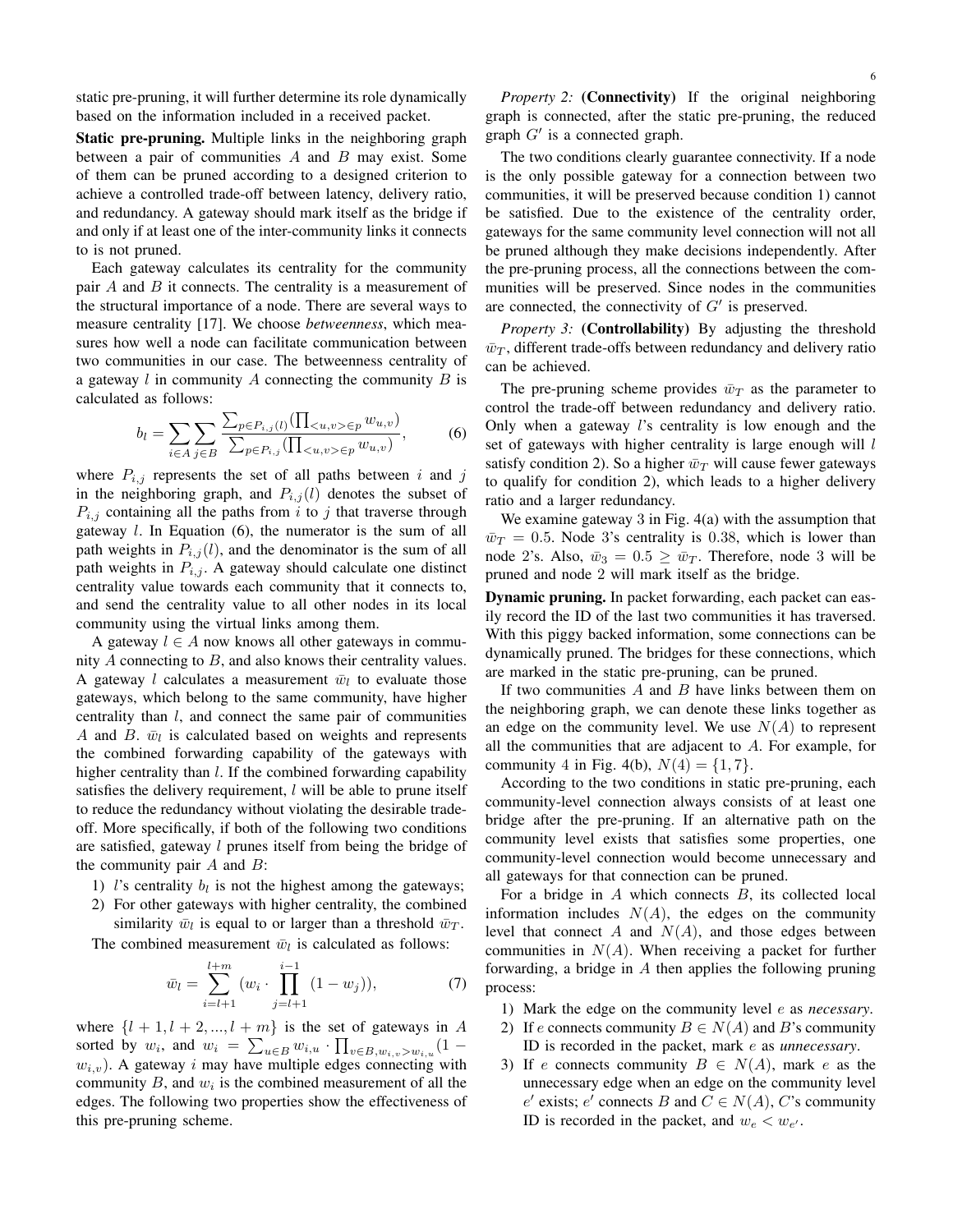

Fig. 6. The synthetic mobility traces are generated from map of FAU.

TABLE I Characteristics of three datasets

| Dataset            | Haggle    | Reality   | Synthetic |
|--------------------|-----------|-----------|-----------|
| Device             | iMotes    | Phone     | N/A       |
| Network type       | Bluetooth | Bluetooth | N/A       |
| Duration (days)    |           | 246       | 10        |
| Number of nodes    | 41        | 97        | 100       |
| Number of contacts | 22, 459   | 54,667    | Varv      |

If a bridge is not an end point of a necessary edge, it should prune itself. The following two properties show the effectiveness of the dynamic pruning scheme.

*Property 4:* (**Correctness**) If the original neighboring graph is connected, all communities remain reachable for packets after the dynamic pruning.

This property can be proved by contradiction. Suppose after we prune one community level connection  $e$ , it is the first time that some community becomes unreachable. Also assume  $e$ connects  $A$  and  $B$  and the packet is currently in  $A$ . Obviously,  $B$  must be a community that becomes unreachable since  $e$ has been pruned. However, e can only be pruned when two situations occur: if condition 2) applies, then the packet has reached B, which leads to a contradiction; if condition 3) applies, then the packet has reached  $C$ ,  $C$  and  $B$  are connected by edge  $e'$ , and  $e'$  should not be pruned because of  $e$  since  $w_e \, \langle \, w_{e'} \rangle$ . Hence, B is reachable for the packet from C through  $e'$ , which also leads to a contradiction.

*Property 5:* (Progressiveness) Dynamic pruning reduces unnecessary redundancy in inter-community forwarding.

The pruning process actually avoids sending packets back to the community that they originates or when a better alternative edge exists. By applying dynamic pruning, unnecessary forwarding will be avoided and the number of actual bridges will be further reduced.

Take gateway 7 in Fig. 4(a) as an example. Assume it receives a packet containing the community  $ID = \{6, 4\}.$ Edge  $< 1, 7 >$  will be marked as the unnecessary edge because the packet comes from community 4 and  $\langle 5, 8 \rangle$  which also connects to community 1 which has a higher weight. Therefore, gateway 7 will not select itself as a bridge.

#### IV. SIMULATION AND ANALYSIS

We have conducted simulations to evaluate the effectiveness of the LocalCom scheme in DTNs.

#### *A. Simulation setup*

We ran trace-driven simulations with two different datasets: Haggle project [1] and MIT Reality Mining [2]. In Haggle project, 41 iMotes were distributed to students attending Infocom 2005. In Reality, 97 smart phones were deployed to students and staff in MIT. In both datasets, bluetooth contacts were logged and provided. Each contact record includes the start time, end time, and ID of the nodes in contact. For each round of simulation, a portion (default  $40\%$ ) of the dataset was used as the contact history. The remaining portion is used to evaluate the performance of packet forwarding after the community detection and gateway pruning.

We also adopted a community mobility model proposed in [11], which is considered to be more realistic than *i.i.d.* models. We generated synthetic traces from maps of the Florida Atlantic University (FAU) buildings as shown in Fig. 6 (a). The class schedules and enrollment information of 100 graduate and undergraduate students from three departments were collected. The trace of a node, which represents a network device carried by a student, was generated according to a Markov chain as illustrated in Fig. 6 (b). The states and probabilities were determined by the students' class schedules and enrollment information. If two nodes were in the same building at the same time, they had a probability (default 0.6) to contact each other.

For each simulation, nodes were uniformly selected to be the source or destination of a packet, and 1, 000 packets were generated. All packets had an expiration TTL, which represents the delay requirement. Each node knew only the contact history of itself before the community detection. Each simulation was repeated 30 times with different random seeds for statistical confidence. At each round, default  $k = 2$ , and  $\alpha = 0.1$ . We adopted the average separation period of all nodes as  $\sigma$  and the threshold  $I_T = (TTL/2)^2$ .

In our simulations, we primarily focused on two parameters: 1) *Delivery ratio:* the proportion of packets that arrived at the destination within the delay requirement; and 2) *Total number of forwards:* the value reflects the overhead in terms of the number of times a packet forward occurred in the DTN.

We now compare the effectiveness of our scheme with three other techniques: simple flooding, PRoPHET [10], and Bubble Rap [5]. In simple flooding, a node copies a packet to every new node it encounters that has not received a copy. PRoPHET is a standard non-oblivious forwarding scheme for DTNs. A node forwards a packet to a node encountered if that node has a higher delivery predictability. Bubble Rap utilizes the community structure based on global encounter history. The centralized scheme can achieve a good delivery ratio at a small cost. To illustrate the effectiveness of our scheme uniformly, we set  $w_T = 0.5$  and  $\bar{w}_T = 0.8$  in all simulations. These two parameters are actually adjustable and a better result can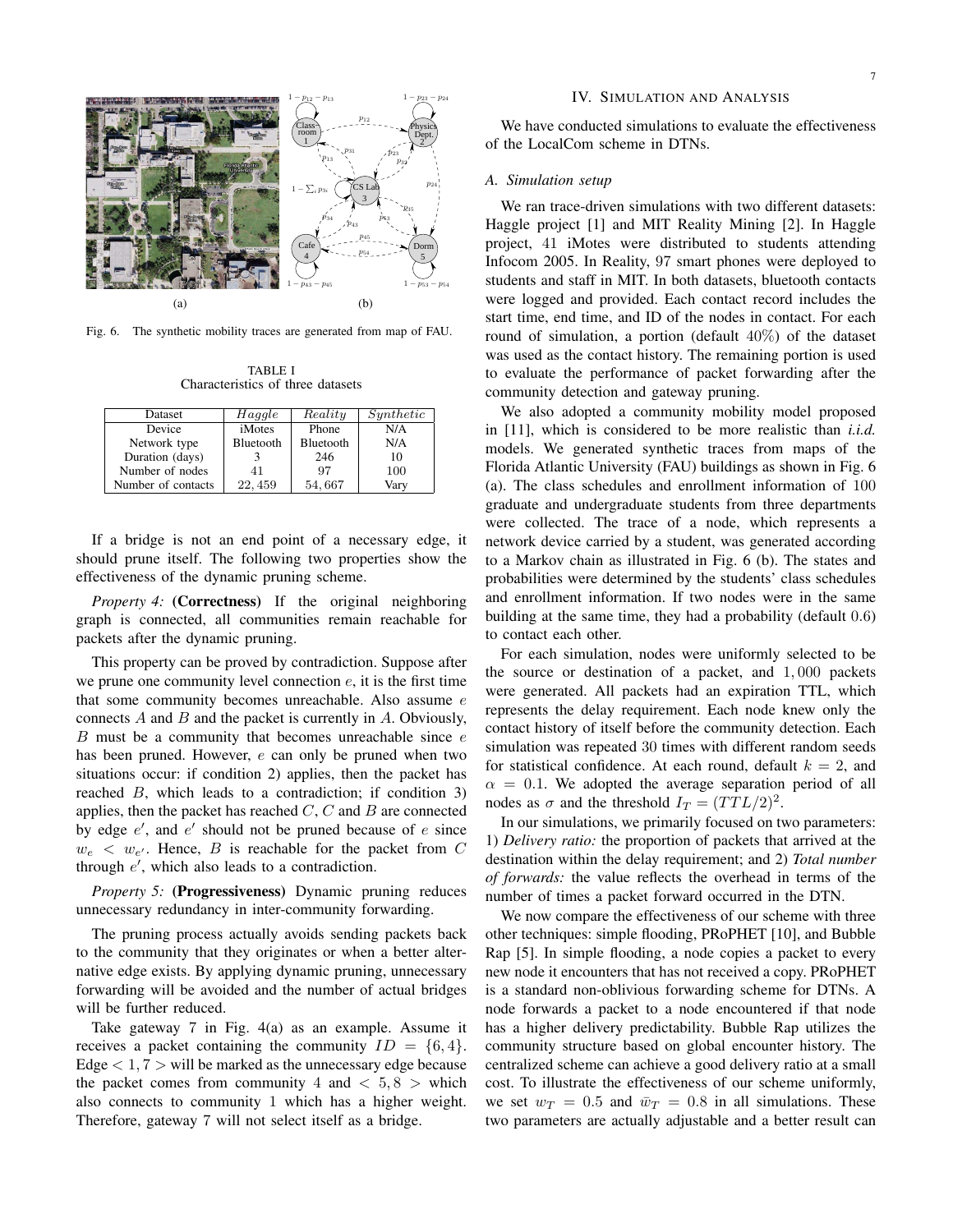

Fig. 7. Performance comparison on successfully delivery ratio.



Fig. 8. Performance comparison on total number of forwards.

be achieved if these parameters are tuned according to the scenarios in the specific application.

#### *B. Simulation results*

As shown in Figs. 7 and 8, the delivery ratio and the total number of packet forwards both increase as the delay requirement on the packet lessens. The delivery ratio and cost of the simple flooding scheme represent the upper bound in all three cases. Since the simple flooding scheme utilizes all the possible paths over time to forward the packet, if a path that can satisfy the delay requirement exists, it will be included. At the same time, the delivery ratio of our scheme outperforms PRoPHET and Bubble Rap in all three scenarios.

The three datasets represent three different scenarios. The Reality datasets are scenarios that contain many communities and the frequency of contacts are also lower than the other two cases. All four schemes can only achieve a delivery ratio of 30% to 40% when the expiration TTL is three days. The LocalCom scheme achieves a delivery ratio close to the upper bound indicated by the curve for simple flooding, and clearly outperforms PRoPHET and Bubble Rap in this case. The reason for this is that a packet will be broadcast at the community level in LocalCom if the source and destination are in different communities. Therefore, if the packet forwarding is within a community, the source should know the path with the shortest predicted delay; if not, the community level broadcast has a good chance to include the path with the shortest delay. The replication strategy in Bubble Rap is too conservative in this case, therefore it produces a lower delivery ratio as illustrated in Fig. 7(a).

In Fig. 8(a), the total number of forwards in the LocalCom

scheme is higher than PRoPHET and Bubble Rap, which is also due to the community level broadcast. The number of selected bridges is high since the number of communities is high in this scenario. Using the local community detection method, eight communities can be detected in the reality dataset. However, the number of forwards is only 1/3 compared to the simple flooding scheme. Simple flooding is impractical in many applications because the large number of forwards will drain the bandwidth and storage of the DTN.

When compared to Bubble Rap, the number of forwards for LocalCom is around  $20\%$  more in Fig. 8(a), which is considered acceptable since we only utilize local information, and the delivery ratio is higher in this scenario. The excessive redundant inter-community forwards are effectively reduced since we adopt two gateway pruning methods in our scheme.

The Haggle dataset contains fewer nodes and also fewer communities. Nodes meet more frequently in this dataset. Therefore, the delivery ratio of all four schemes is also higher in Fig. 7(b) than in the other two datasets. When the delay requirement is within three to six hours, our scheme outperforms PRoPHET and Bubble Rap by approximately 15%. The delivery ratios of all schemes are close to each other when the expiration TTL is three days. This indicates that LocalCom can achieve a shorter delay when nodes encounter each other frequently.

In Fig. 8(b), the total number of packet forwards in Local-Com is lower than that of PRoPHET and is close to that of Bubble Rap. The reason for this is because having a small number of communities makes a community level broadcast less costly. Considering this fact together with the delivery ratio, LocalCom shows a clear superiority over other schemes.